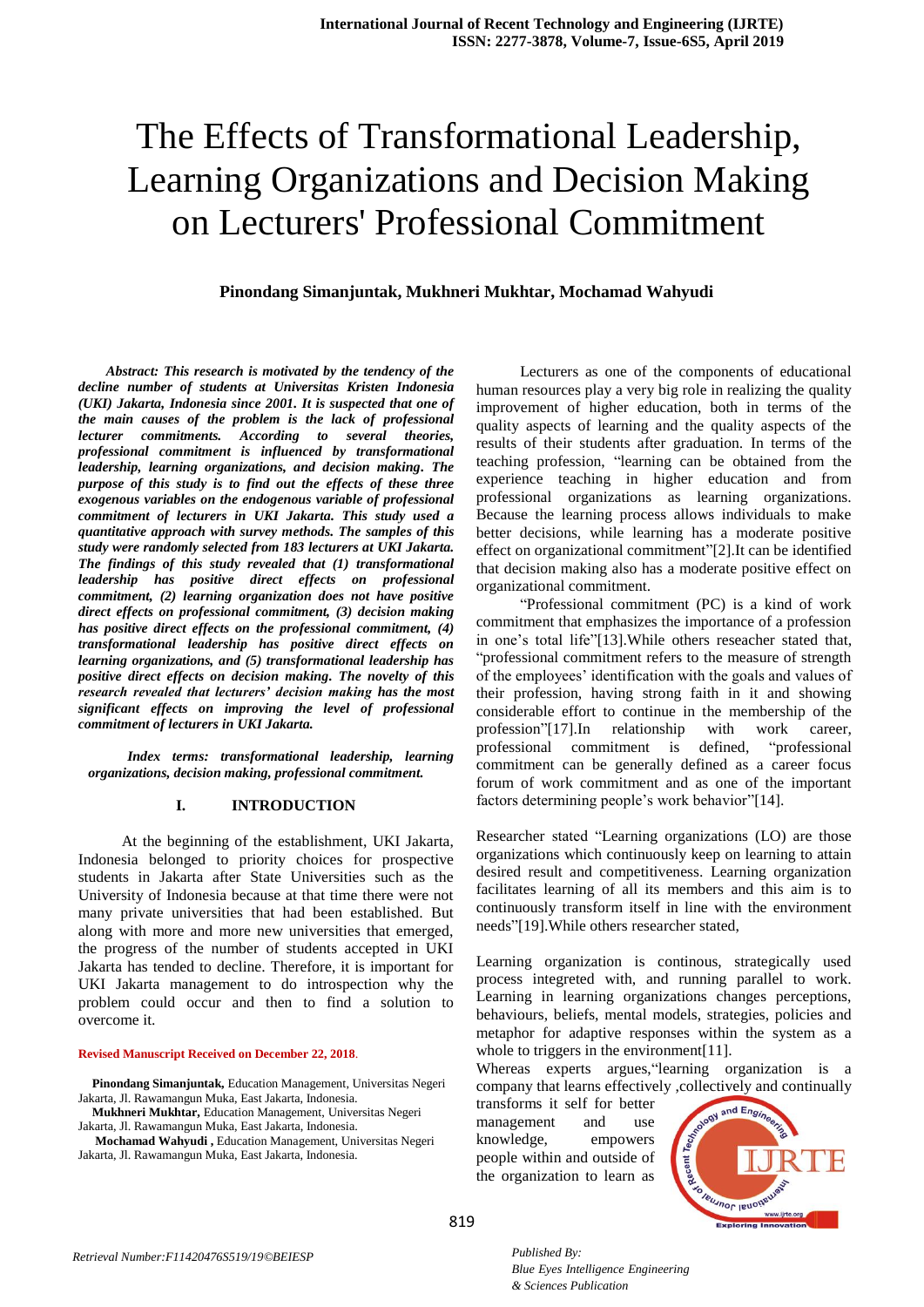# **The Effects of Transformational Leadership, Learning Organizations and Decision Making on Lecturers' Professional Commitment**

they work, utilizes technology to maximize learning and production"[12].

"Decision making (DM) is the process of choosing a course of action for dealing with a problem or opportunity"[20].Furthermore can be said that, "decision making is choosing one alternative from among several"[9].While it was defined, "a decision is a conscious choice to behave or to think in a particular way in a given set of circumstances"[6].

"Transformational leadership (TL) is inspirational and arouses extraordinary effort and performance"[21].Furthermore it can be stated, "transformational leadership is characterized by the ability to bring about significant change. Transformational leadership have the ability to lead changes in the organization's vision, strategy, and culture as well as promote innovation in products and technologies"[5].While others researcher stated that, "transformational leadership refers to the process whereby an individual engages with others and creates a connection that raises the level of motivation and morality in both the leader and the follower"[18].

A Study concluded that there was a significant relationship between organizational learning and organizational commitment[1].Therefore organizational learning and organizational commitment are deeply interrelated and open to further research. While research revealed a positive correlation between professional commitment factors and career decision-making selfefficacy[23]."Transformational leadership has a strong positive effect on organizational commitment "[3].The others study concluded that "transformational leadership has a significant positive effect on professional commitment and teacher performance"[7].Therefore,the transformational leadership style of the leaders at UKI is important to be improved so that the lecturer always acts professionally which is useful for improving the quality of higher education problem and could become a solution to overcome the declining of the students in UKI, Jakarta, Indonesia.

# **II. MATERIALS AND METHODS**

.

In this section a conceptual description of materials and methods are discribed. The materials research are three exogenous variables which consists of, learning organizations decision making and transformational leadership. One endogenous variable of professional commitment. The research method used is a survey method that depends on (1) the number of people sampled; (2) the level to which the sample is representative, meaning it represents the group under investigation; (3) the level of trust in information obtained from the sample [16].The research method is described in the hypothetic model with a causal design. The survey was conducted through the

| Variables      | Path<br>Coeffic<br>ients | $t$ -count | $t$ <sup>-table</sup> | <b>Testing Results</b>                                          |
|----------------|--------------------------|------------|-----------------------|-----------------------------------------------------------------|
| $X_1$ on $Y$   | 0.212                    | 3.896      | 1.6534                | $H_0$ was rejected, $H_1$ was<br>accepted                       |
|                |                          |            |                       | There was positive<br>direct effects of $X_1$ on<br>Y           |
| $X_2$ on $Y$   | 0.019                    | 0.246      | 1.6534                | $H_0$ was accepted, $H_1$<br>was rejected                       |
|                |                          |            |                       | There was no positive<br>direct effects of $X_2$ on<br>Y        |
| $X_3$ on $Y$   | 0.768                    | 9.974      | 1.6534                | H <sub>0</sub> was rejected, H <sub>1</sub> was<br>accepted     |
|                |                          |            |                       | There was positive<br>direct effects of $X_3$ on<br>Y           |
| $X_1$ on $X_2$ | 0.998                    | 195.8      | 1.6534                | $\overline{H_0}$ was rejected, $H_1$ was<br>accepted            |
|                |                          |            |                       | There was positive<br>direct effects of $X_1$ on<br>$X_3$       |
| $X_1$ on $X_3$ | 0.998                    | 193.7      | 1.6534                | $H_0$ was rejected, $H_1$ was<br>accepted                       |
|                |                          |            |                       | There<br>positive<br>was<br>direct effects of $X_1$ on<br>$X_2$ |

questionnaire instruments with a 5 (five)-item Likert-type scale and each variabel had been tested for validity and reliability tests. Samples were taken using simple random sampling technique from 337 lecturers of 29 Study Programs in UKI Jakarta, base on Slovin technical formula samples 183 lecturers are selected.

## **III. RESEARCH OBJECTIVE**

The purpose of this study was to find out and obtain a clear picture of whether or not there were: (1) positive direct effects of transformational leadership on professional

commitment, (2) positive direct effects of learning organizations on professional commitment, (3) positive direct effects of decision making on professional commitment, (4) positive direct effects of transformational leadership on learning organizations,

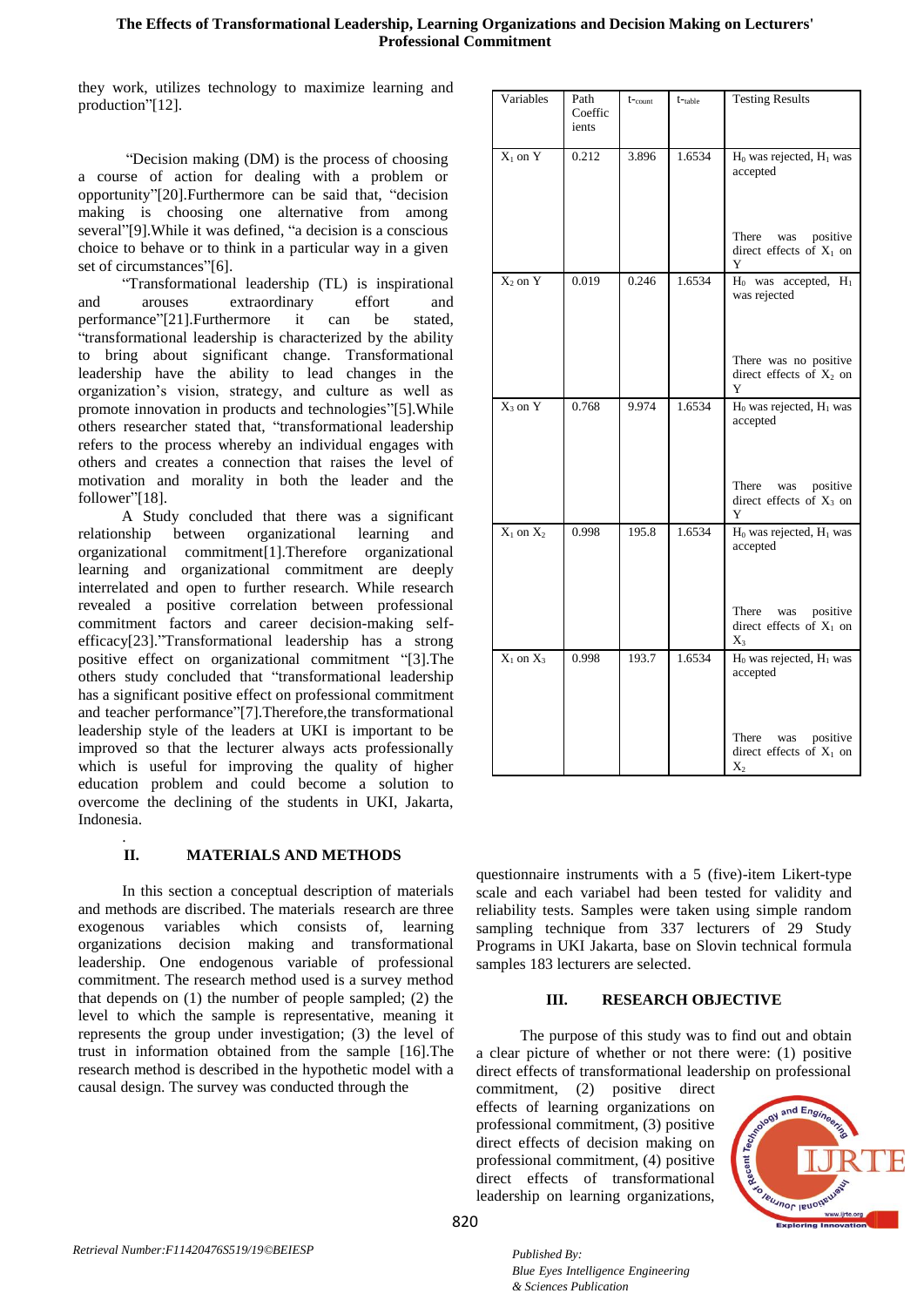and (5) positive direct effects of transformational leadership on decision making.

## **IV. RESULTS AND DISCUSSION**

The descriptions of the statistical data from each variables in

Furthermore, the summary test of estimated error normality of the research variables is presented in the table 2 below.

**Table 2. Summary of Normality Test Results**

| Variables N  |     | L-count   | L-table                            | Remarks |
|--------------|-----|-----------|------------------------------------|---------|
| Y on $X_1$   | 183 | 10.057021 | $0.065643$ Normal                  |         |
| Y on $X_2$   |     |           | 183 0.049139 0.065643 Normal       |         |
| $Y$ on $X_3$ |     |           | 183   0.050910   0.065643   Normal |         |

Based on the remarks in table 2, the normality test of exogenous variables towards endogenous variables as L<sub>count</sub>  $\langle L_{\text{table}} \rangle$ , it can be concluded that all of exogenous variables towards endogenous variables were derived from a normal distribution population.

While the summary results of regression linearity test variables in the research model can be seen in the following table.

#### **Table**

Based on the linearity test in table 3, it can be concluded that the regression equations of all the exogenous variables towards endogenous variables are linear.

|                   | Transformational<br>Leadership | Learning<br>Organizations | Decision<br>Making | Professional<br>Commitment |
|-------------------|--------------------------------|---------------------------|--------------------|----------------------------|
| N                 | 183                            | 183                       | 183                | 183                        |
| Mean              | 143.4                          | 119.48                    | 122.49             | 120.88                     |
| Median            | 145                            | 119                       | 123                | 122                        |
| Mode              | 150                            | 102                       | 123                | 133                        |
| Std.<br>Deviation | 21.08                          | 29.248                    | 30.264             | 31.243                     |
| Variance          | 444.3                          | 855.46                    | 915.889            | 976.106                    |
| Range             | 72                             | 102                       | 104                | 104                        |
| Minimum           | 108                            | 68                        | 71                 | 71                         |
| Maximum           | 180                            | 170                       | 175                | 175                        |
| Sum               | 26243                          | 21864                     | 22415              | 22121                      |

The summary of the results of the testing of the five hypotheses is presented in table 4 below.

| <b>Table 4. Summary of Hypothesis Testing Results</b> |
|-------------------------------------------------------|
|-------------------------------------------------------|

| Variables    | Equations                      | <b>Linearity Test</b>                  |
|--------------|--------------------------------|----------------------------------------|
|              |                                | Sig Value. Deviation from<br>Linierity |
| $Y$ on $X_1$ | $Y = -91.137 +$<br>$1.478 X_1$ |                                        |
| $Y$ on $X_2$ | $Y = -6.476 +$<br>$1.066 X_2$  |                                        |

| $Y$ on $X_3$   | $Y = -5.415 + 0$<br>$1.031 X_3$    |  |
|----------------|------------------------------------|--|
| $X_2$ on $X_1$ | $X_2 = -79.051 + 0$<br>$1.384 X_1$ |  |
| $X_3$ on $X_1$ | $X_3 = -82.922 + 0$<br>$1.432 X_1$ |  |

## **V. TRANSFORMATIONAL LEADERSHIP TOWARDS PROFESSIONAL COMMITMENT**

Based on table 4 indicate that the path coefficient of transformational leadership  $(X_1)$  towards professional commitment (Y) is 0.212, and  $t_{count} = 3.8960$  is more than t<sub>table</sub>=1.65341 ( $\alpha$  = 0.05). Thus, Ho was rejected and H<sub>1</sub> was accepted. Path coefficient significantly indicates that transformational leadership has positive direct effects on the professional commitment.

Effective leaders are able to include followers in organizational strategies. To be effective, leaders need close relationships with their followers because the closeness of the relationship can improve welfare and performance. This good relationship can tie his followers with the group more strongly through loyalty, feeling valued and included in the organization. Transformational leadership style, because of the closeness of their relationship with their followers, is more effective than other leadership styles. Furthermore, transformational leadership had a positive direct effect on the professional commitment. Transformational leadership is an activity influencing other people to have to make changes both individually and in groups. Transformational leadership from these experts indicates that transformational leadership is leadership that can be a model of integrity and justice, which can encourage followers to build selfconfidence collectively to be able to achieve goals that are seem impossible to be achieved more than expected.

Refered to the research conducted by Endro, the results of this study can be confirmed by the conclusion that transformational leadership directly influences professional commitment[8].

Based on the empirical data, theory and analysis, it can be stated that transformational leadership has positive direct effects on the professional commitment of lecturers at UKI Jakarta, Indonesia.

## **VI. LEARNING ORGANIZATIONS TOWARDS PROFESSIONAL COMMITMENT**

Based on table 4 indicate that the path coefficient of learning organizations  $(X_2)$  towards professional commitment (Y) is 0.019, and  $t_{\text{count}}$ =0.2458 is less than  $t_{\text{table}}$ = 1.65341 ( $\alpha$ =0.05). Thus, Ho was accepted and H<sub>1</sub> was rejected. Path coefficient significantly indicates that learning organizations has no positive direct effects on the professional commitment.

Learning organizations did not have a positive direct

effect on the professional commitment of lecturers of UKI Jakarta. Learning organizations are a group of people who

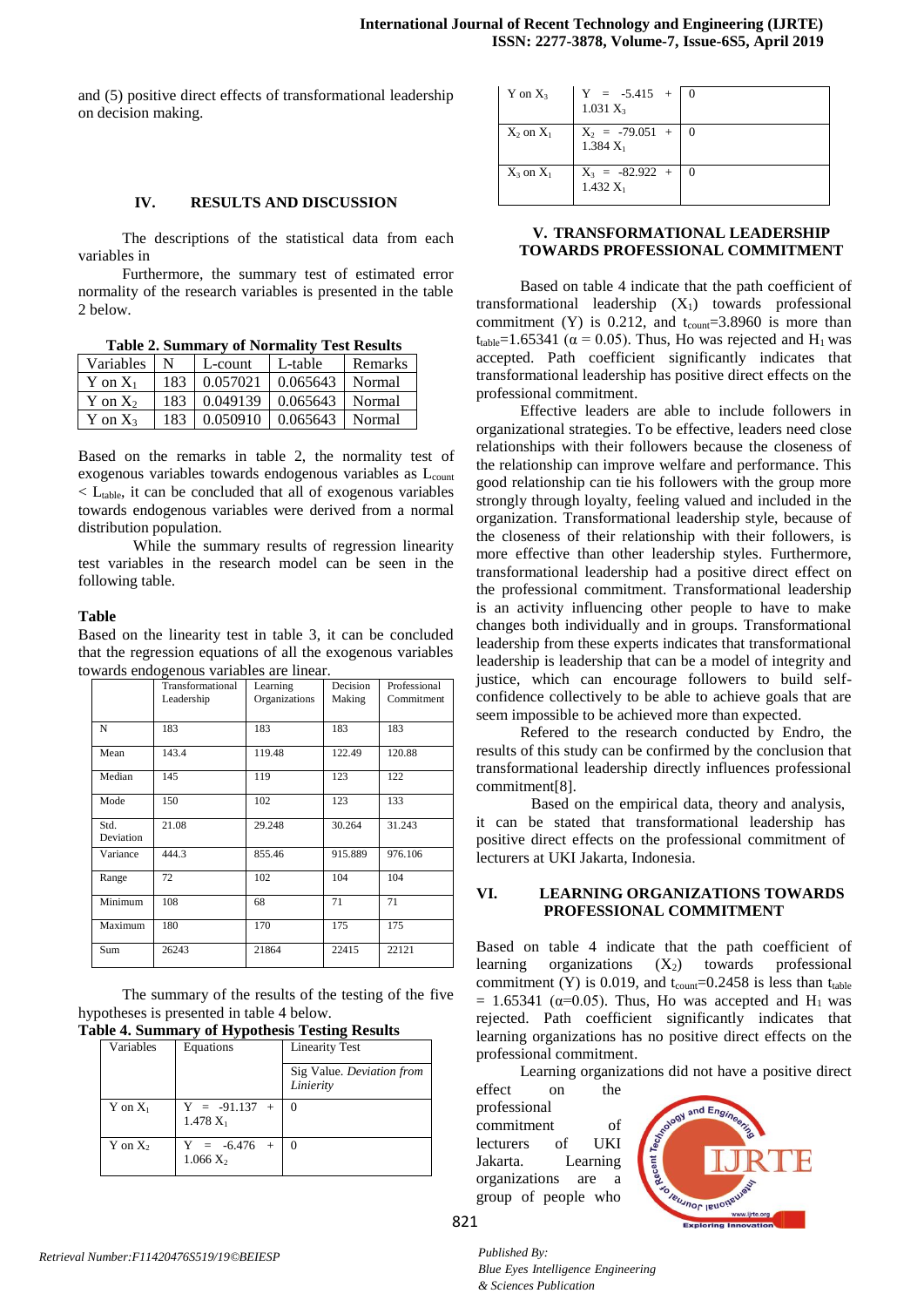continue to expand their capacity to create, manage and use knowledge for the results they want and for the success of the organization, with indicators; (1) developing science, (2) developing communication, (3) collaborating with other parties, (4) utilizing organizational knowledge in work, and (5) utilizing technology. An important element in learning organizations is that management science can utilize organizational knowledge that may not be written or compiled in formal documents. Employees carry out work performance; then get knowledge about the tasks they do.

Employees learn the best ways to get certain things to solve problems. Through knowledge management, this information can be shared and used by others. The study result indicate that it is not in accordance with that learning organizations has positive direct effects on professional commitment. That means for the UKI Jakarta, further research is needed[4].

Based on the empirical data, theory and analysis, it can be stated that learning organizations has no positive direct effects on the professional commitment of lecturers at UKI Jakarta, Indonesia.

# **VII. DECISION MAKING TOWARDS PROFESSIONAL COMMITMENT**

Based on table 4 indicate that the path coefficient of decision making  $(X_3)$  towards professional commitment  $(Y)$ is 0.768, and  $t_{\text{count}} = 9.9736$  is more than  $t_{\text{table}} = 1.65341$  $(\alpha=0.05)$ . Thus, Ho was rejected and H<sub>1</sub> was accepted. Path coefficient significantly indicates that decision making has positive direct effects on the professional commitment.

Decision making has positive direct effects on the professional commitment of the lecturers of UKI Jakarta. Decision making is a process of making a choice from various alternatives in the hope that it will produce the best decisions related to achieving organizational tasks, with indicators; (1) identifying problems, (2) developing alternatives, (3) evaluating alternatives, (4) choosing problem solving. Employee involvement is one of the important components of decision making. To make the best decisions, we need to involve employees or people who have the most valuable information and that will increase their commitment to implementing decisions. This means that employee involvement in decision making provides a potential to improve quality in decision making. Employee involvement can also provide more alternative problem solving because the number of employees with different perspectives will certainly produce a variety of different alternatives and does not rule out the possibility of creating a better alternative. Refered to the research conducted by Jiang (2016), the results of this study can be confirmed by the conclusion that there is a positive direct influence between decision making on professional commitment[10].

Based on the empirical data, theory and analysis, it can be stated that decision making has positive direct effects on the professional commitment of lecturers at UKI Jakarta, Indonesia.

#### **VIII. TRANSFORMATIONAL LEADERSHIP TOWARDS LEARNING ORGANIZATIONS**

Based on table 4 indicate that the path coefficient of transformational leadership towards learning organizations is 0.998, and  $t_{count}$ =195.81 is more than  $t_{table}$  = 1.65341 ( $\alpha$ =0.05). Thus, Ho was rejected and H<sub>1</sub> was accepted. Path coefficient significantly indicates that transformational leadership has positive direct effects on the learning organizations.

This means that transformational leadership style from the leaders of UKI Jakarta can enhance the role of higher education as a learning organization. It means the role of UKI Jakarta as a learning organization can be improve if the transformational leadership of the lecturers is high. Transformational leadership is an activity that influences others to make changes both individually and in groups, with indicators; (1) leader's character, (2) leader's behavior, (3) motivating employees' work, (4) giving inspiration to employees,  $(5)$  intellectuality, and  $(6)$ morality. Refer to Mutahar, Amran and Bashieer (2015), learning organizations need a leader who can help overcome environmental changes while motivating followers to work collaboratively to achieve collective goals and individual goals[15]. Such leadership is transformational leadership. So that the development and implementation of learning organizations requires transformational leadership.

Based on the empirical data, theory and analysis, it can be stated that transformational leadership had a positive direct effects on the learning organizations of lecturers at UKI Jakarta, Indonesia.

# **IX. TRANSFORMATIONAL LEADERSHIP TOWARDS DECISION MAKING**

Based on table 4 indicate that the path coefficient of transformational leadership towards decision making is 0.998, and  $t_{count} = 193.73$  is more than  $t_{table} = 1.65341$ ( $\alpha$ =0.05). Thus, Ho was rejected and H<sub>1</sub> was accepted. Path coefficient significantly indicates that transformational leadership has positive direct effects on the decision making.

Transformational leadership had a positive direct effect on decision making of lecturers of UKI Jakarta. Transformational leadership is an activity influencing other people to have to make changes both individually and in groups. When a group is faced with problems or important issues of the organization, the first solutions appear usually come from influential individuals in the group.

Transformational leadership will interpret, assume or provide judgment to the problems faced by the company and will provide a way out both in knowledge, attitudes and actions that must be carried out. These solutions will run continuously and will be part of the corporate culture. Refered to the research conducted by Tambe and Krishnan (2000) the results of this study can be confirmed by the conclusion that empirically transformational leadership has a positive direct effect on decision

making[22]. Based on the empirical data, theory and analysis, it can be stated that transformational leadership has positive direct effects on the decision

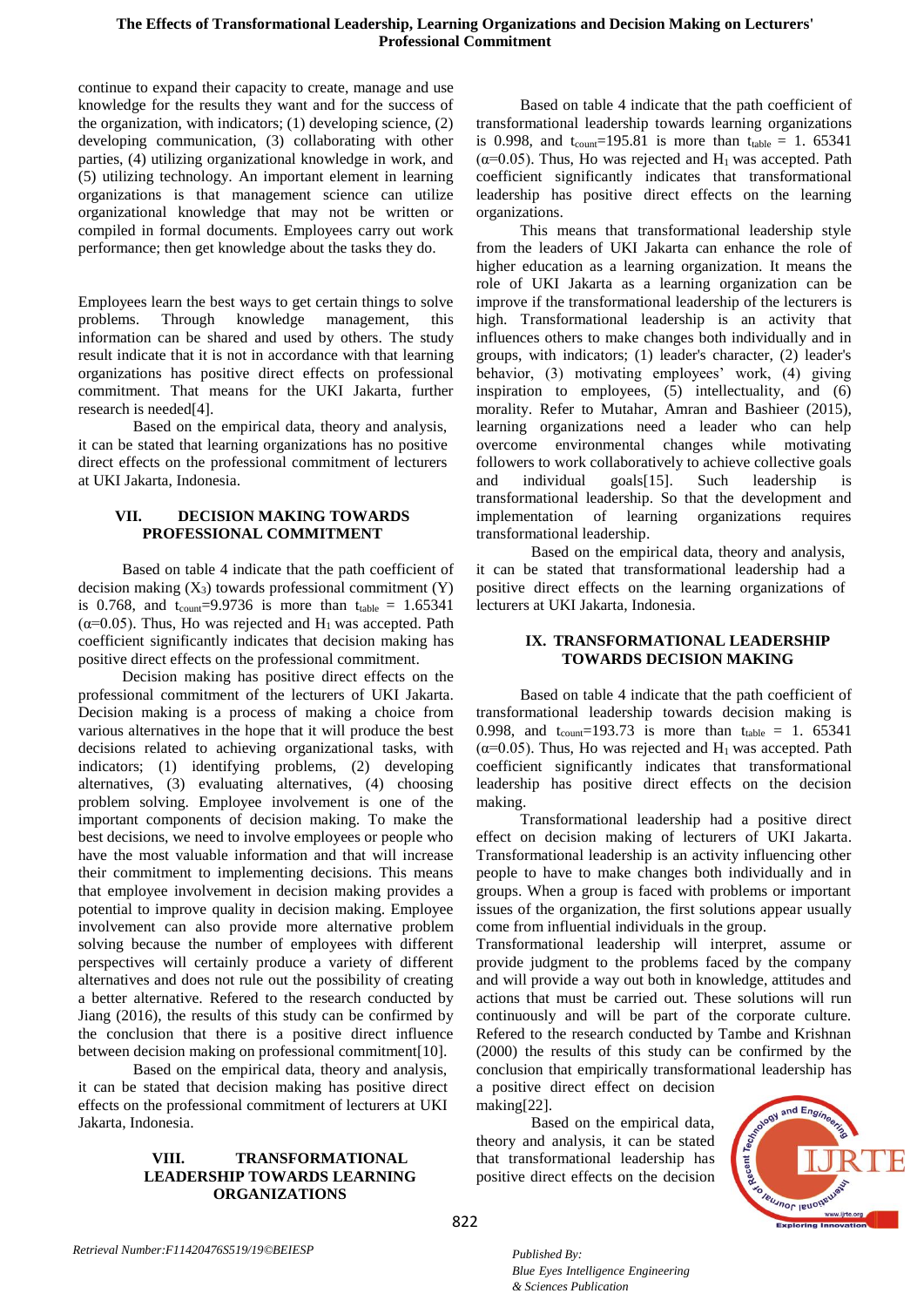making of lecturers at UKI Jakarta, Indonesia.

## **X. CONCLUSION**

Based on the results and dicussion research analysis, the conclusions of the research as follows: (1) transformational leadership has positive direct effects on professional commitment, (2) learning organization does not have positive direct effects on professional commitment, (3) decision making has positive direct effects on the professional commitment, (4) transformational leadership has positive direct effects on learning organizations, and (5) transformational leadership has

positive direct effects on decision making.

The conclusion of this study is the result discussion of a professional commitment research model that is influenced simultaneously by two predictor variables, namely transformational leadership variable and decisionmaking variable, while the most influential variable is decision making.

#### **ETHICAL CLEARANCE**

Ethical clearance for this study was gained from Educational Management Postgraduate Program of Universitas Negeri Jakarta, Indonesia.

**SOURCES OF FUNDINGS**

Self-funded.

**CONFLICT OF INTEREST**

Nil.

#### **REFERENCES**

- 1. Ahmad, A.R., & Marinah, A. (2013), *Learning Organization and Organizational Commitment in Primary School*, *IPEDR*, 60(12), 55- 59.
- 2. Colquitt, J.A., Lepine, J.A., & Wesson, M.J. (2015a), *Organizational Behavior*, New York: McGraw-Hill Education.
- 3. Colquitt, J.A., Lepine, J.A. & Wesson, M.J. (2015b), *Organizational Behavior*, New York: McGraw-Hill Education.
- 4. Colquitt, J.A., Lepine, J.A. & Wesson, M.J. (2015c), *Organizational Behavior*, New York: McGraw-Hill Education.
- 5. Daft, R.L. (1999), *Leadership: Theory and Practice,* Orlando: Dryden Press.
- 6. Duncan, R.D. (1973), Multiple Decision-making Structures in Adapting to Environmental Uncertainty: The Impact on Organizational Effectiveness, *Human Relations*, 1973, 26(3), 273- 291.
- 7. Endro, S., Budiyanto, dan Suhermin. (2017a), The Influence of Transformational Leadership and Personal Value Toward Profession Commitment and Its Impact on Performance." *International Journal of Education and Social Science* 4(4), 11-18.
- 8. Endro, S., Budiyanto, & Suhermin. (2017b), The Influence of Transformational Leadership and Personal Value Toward Profession Commitment and Its Impact on Performance, *International Journal of Education and Social Science*, 4(4), 11-18.
- 9. Griffin, R.W., & Moorhead, G. (2010), *Organizational Behavior: Managing People and Organization*, USA: South-Wester.
- 10. Jiang, Z. (2016), Emotional intelligence and career decision-making self efficacy: Mediating roles of goal commitment and professional commitment, *Journal of employment counseling*, 53, 30-47.
- 11. Levine & Linda (2001), *Integrating Knowledge and Process in a Learning Organization. Information System Management*, Institute of Camegie Mellon University.
- 12. Marquardt & Michael, J. (2002), *Building the Learning Organization: Mastering the 5 Elements for Corporate Learning*, Press, Inc, 3803 East Bayshore Road, Palo Alto.
- 13. Morrow, P.C. (1993), *The Theory and Measurement of Work Commitment*, Greenwich, Connecticut: JAI Press Inc.
- 14. Mowday, R.T., Porter, L. M. & Steers, R. M. (1982), *Employeeorganization linkage: The psychology of commitment, absenteeism, and turnover*, New York: Academic Press
- 15. Mutahar, A.Y., Amran, M.R., & Bashieer, M.A., (2015), Relationship of Transformational Leadership, Organizational learning and Organizational Performance, *International Journal of Ecomonics and Financial issues 5*(Special Issue), 406-411.
- 16. Nasution, S. (2007), *Metode Research (Penelitian Ilmiah*). Jakarta: Bumi Aksara.
- 17. Nazari, K., & Emami, M. (2012), *Analysis of relation between organizational commitment and professional commitment*, *Elixir Human Res. Mgmt*.
- 18. Northouse, P.G. (2004), *Leadership: Theory and Practice,*  Thousand Oaks: Sage.
- 19. Pedlar, M., Burgoyne, J. & Boydell, T. (1991) *The learning company. A strategy for sustainable development*, Maidenhead: McGraw-Hill.
- 20. Schermerhorn, J.R. Jr., Hunt, J.G., Osborn, & Uhl-Bien, R.N. (2005), *Organizational Behavior*, United States of America: John Wiley & Sons.
- 21. Schermershon, J.R. (2010), *Introduction to Management*,*10th edition*, Hoboken: John Wiley & Son.
- 22. Tambe, A., & Krishnan, V.R. (2000), Leadership in Decision-Making, *Indian Management*, 39(5), 69-79.
- 23. Wang, J., Guo, R., Liu, M., Zhang, X., Ren, L., Sun, M., & Tang, S. (2016), Career Decision-Making Self-Efficacy and Professional Commitment Among Master Nursing Students, *Western Journal of Nursing Research* © The Author(s), 1-19.



*Retrieval Number:F11420476S519/19©BEIESP*